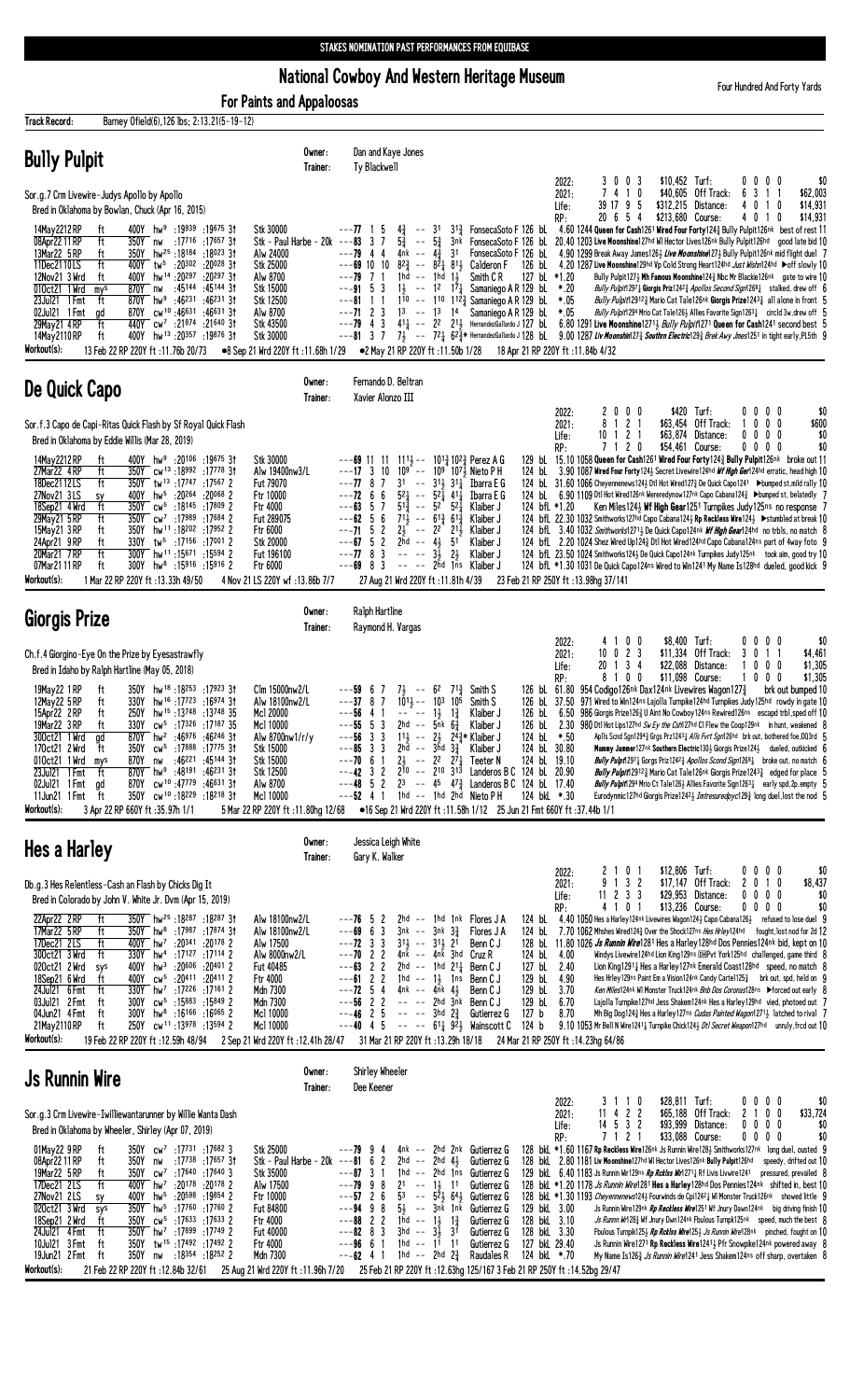| <b>Js Shezaguickchick</b>                                                                                                                                                                                                                                                                                                                                                                                                                                                                                                                                                                                                                                                                                                                                                                                                                                                                                                                                                                            | Owner:<br>Trainer:                                                                                                                                                                                                                 | Ismael Quijada<br>Cosme Quijada                                                                                                                                                                                                                           |                                                                                                                                                                                                                                                                                                                                                                                                                                                                                      |                                                                                                                                                             |                                                          |                                                                                                                                                                                                                                                                                                                                                                                                                                                                                                                                                                                                                                                                                                                                                                                                                                                                                                                                                                                                                                                                                                                                             |                                        |
|------------------------------------------------------------------------------------------------------------------------------------------------------------------------------------------------------------------------------------------------------------------------------------------------------------------------------------------------------------------------------------------------------------------------------------------------------------------------------------------------------------------------------------------------------------------------------------------------------------------------------------------------------------------------------------------------------------------------------------------------------------------------------------------------------------------------------------------------------------------------------------------------------------------------------------------------------------------------------------------------------|------------------------------------------------------------------------------------------------------------------------------------------------------------------------------------------------------------------------------------|-----------------------------------------------------------------------------------------------------------------------------------------------------------------------------------------------------------------------------------------------------------|--------------------------------------------------------------------------------------------------------------------------------------------------------------------------------------------------------------------------------------------------------------------------------------------------------------------------------------------------------------------------------------------------------------------------------------------------------------------------------------|-------------------------------------------------------------------------------------------------------------------------------------------------------------|----------------------------------------------------------|---------------------------------------------------------------------------------------------------------------------------------------------------------------------------------------------------------------------------------------------------------------------------------------------------------------------------------------------------------------------------------------------------------------------------------------------------------------------------------------------------------------------------------------------------------------------------------------------------------------------------------------------------------------------------------------------------------------------------------------------------------------------------------------------------------------------------------------------------------------------------------------------------------------------------------------------------------------------------------------------------------------------------------------------------------------------------------------------------------------------------------------------|----------------------------------------|
| Sor.f.4 Sf Royal Quick Flash-Cartel Chicken by Cartel Success<br>Bred in Oklahoma by Wheeler, Shirley (Jan 29, 2018)<br>400Y hw <sup>9</sup> :20015 :19675 31<br>14May 2212 RP<br>tt<br>ft<br>31Mar22 6RP<br>300Y cw <sup>3</sup> :15 <sup>563</sup> :15 <sup>563</sup> 31<br>13Mar22 5 RP<br>350Y<br>hw <sup>25</sup> :18 <sup>237</sup> :18 <sup>023</sup> 31<br>ft<br>20Nov21 2LS<br>ft<br>hw <sup>11</sup> :18908:179153<br>350Y<br>240ct21 1 Wrd<br>cw <sup>19</sup> :17115:16900ht 3<br>ft<br>330Y<br>170ct21 2 Wrd<br>350Y<br>cw <sup>5</sup> :18 <sup>136</sup> :17 <sup>775</sup> 31<br>ft<br>cw <sup>5</sup> :18271:1760631<br>25Sep21 2LS<br>ft<br>350Y<br>ft<br>24Jul21 3 Fmt<br>$350Y$ hw <sup>7</sup> :17863 :17863 3<br>11Jul21 3 Fmt<br>$cw9$ :07151 :07027 31<br>ft<br>110Y<br>27Jun21 3 Fmt<br>300Y<br>cw <sup>5</sup> :15516 :15516 3†<br>gd<br>Workout(s):<br>28 Feb 22 RP 220Y gd:12.64h 4/16                                                                                   | Stk 30000<br>SOC 10000/15000<br>Alw 24000<br>Alw 17500<br>Alw 8700<br>Stk 15000<br>Stk 39500<br>Dby 10000<br>Alw 8700<br>Clm 15000<br>26 Aug 21 Wrd 220Y ft: 12.51h 74/95 22 Jun 21 Fmt 250Y ft: 14.04bg 5/15                      | $---73 \quad 5$<br>$6\frac{3}{4}$<br>-6<br>$---78$ 10 6<br>$\qquad \qquad \  \  \, - - - -$<br>$---76$ 6 3<br>$---33$ 3 7<br>$---72$ 2 4<br>$--72$ 1 5<br>$---55665$<br>$72\frac{1}{4}$ -- 83<br>$---83$ 7 1<br>$---72$ 6 2<br>$---73$ 3 4                | -- 611 621 Cruz R<br>3hd 1 <del>1</del><br>Cruz R<br>2hd -- $3\frac{1}{2}$ 41<br>Cruz R<br>$91\frac{1}{2}$ -- $10\frac{43}{4}10^6$ Gutierrez G<br>$3nk$ -- $6nk$ $61\frac{1}{4}$<br>Cruz R<br>$5nk$ -- $5nk$ $62\frac{1}{2}$<br>Cruz R<br>94<br>Chacon C A<br>1hd -- $1\frac{1}{2}$<br>$1\frac{3}{4}$<br>Cruz R<br>$3\frac{3}{4}$<br>Cruz R<br>$----131$<br>Gutierrez G                                                                                                              | 2022:<br>2021:<br>Life:<br>RP:<br>124 bkL 9.30<br>126 bkL 14.90<br>124 bkL 11.10<br>124 bfkL 5.10<br>127 bfkL 4.00<br>●25 Feb 21 Wrd 220Y ft:11.98h 1/5     | 3 1 0 0<br>9<br>2 0 1<br>24 6 2 1<br>10<br>21<br>0       | \$12,679 Turf:<br>0000<br>\$17,590<br>$0\quad 0$<br>Off Track:<br>\$80,334<br>$0\ 0\ 0\ 0$<br>Distance:<br>\$37,775 Course:<br>$0\,0\,0\,0$<br>126 kL $\,$ 39.00 1094 Queen for Cash1261 Wired Four Forty124 $\frac{3}{4}$ Bully Pulpit126nk no late bid 11<br>126 kL *2.70 1114 Js Shzquickchick126½ Wird Speci1127hd Bv Snow Chrome128nk floated in, dug in 10<br>126 kL 35.40 1120 Break Away James1263 Live Moonshine1273 Bully Pulpit126nk bid, gave way 7<br>129 bkl 34.90 1095 Just Wishn124ns Vp Cold Strong Heart124½ Wb Stevie Nix124½ failed to respond 11<br>Pint Your Lips124ns WI Hctor Lives124ns Jf Princess Storm126} lacked final kick 7<br><b>Mmmy Jammer127nk Southern Electric1303 Giorgis Prize1243</b> in mix early, empty (<br>126 bkl 28.90 1116 Sthrn Elctrc127nk Vp Cld Strong Hrt1241 <sup>1</sup> Snow Advsory129nk Dumped, bore in 9<br>Js Shzquickchick1243 Mmmy Jmmr125hd WI Hctor Livs1243 edging away at finish<br>Snow Advsory126 <sub>2</sub> Turnpk Troopr126ns <i>Js Shzquckchick</i> 124nk just missed place 9<br>Js Shzqckchck1273 Frwnds Crt11263 Drmn of Contry1263 brshd, best stride late 5     | \$0<br>\$4,660<br>\$0<br>\$0           |
| Live Moonshine                                                                                                                                                                                                                                                                                                                                                                                                                                                                                                                                                                                                                                                                                                                                                                                                                                                                                                                                                                                       | Owner:<br>Trainer:                                                                                                                                                                                                                 | Dan and Kaye Jones<br>Ty Blackwell                                                                                                                                                                                                                        |                                                                                                                                                                                                                                                                                                                                                                                                                                                                                      |                                                                                                                                                             |                                                          |                                                                                                                                                                                                                                                                                                                                                                                                                                                                                                                                                                                                                                                                                                                                                                                                                                                                                                                                                                                                                                                                                                                                             |                                        |
| Blk.g.6 Crm Livewire-Prp Sedona Sunset by Awesome Chrome<br>Bred in Texas by Jones, Dan or Kaye (Apr 27, 2016)<br>14May 2212 RP<br>400Y hw <sup>9</sup> :20010 :19675 31<br>ft<br>08Apr22 11 RP<br>ft<br>:17657 :17657 31<br>350Y nw<br>13Mar22 5 RP<br>350Y hw <sup>25</sup> :18116 :18023 31<br>ft<br>11Dec2110LS<br>ft<br>400Y tw <sup>5</sup> :20028 :20028 31<br>170ct21 2 Wrd<br>ft<br>350Y cw <sup>5</sup> :17945<br>:17775 31<br>cw <sup>5</sup> :18171<br>:17606 31<br>25Sep21 2LS<br>ft<br>350Y<br>ft<br>350Y hw <sup>8</sup> :18097 :18031 31<br>07Aug21 4 Hou<br>10Jul21 1 Fmt<br>cw <sup>11</sup> :18140:17735 31<br>ft<br>350Y<br>ft<br>440Y cw <sup>7</sup> :21640 :21640 31<br>29May21 4RP<br>400Y hw <sup>13</sup> :19876:1987631<br>14May 2110 RP<br>ft<br>Workout(s):<br>13 Feb 22 RP 220Y ft : 11.56h 8/73                                                                                                                                                                       | Stk 30000<br>Stk - Paul Harbe - $20k$ ---86 10<br>Alw 24000<br>Stk 25000<br>Stk 15000<br><b>Stk 39500</b><br>Stk 25000<br>Stk 12500<br><b>Stk 43500</b><br>Stk 30000<br>24 Mar 21 RP 220Y ft: 12.06h 12/18                         | ---74 2<br>---83<br>76<br>$---8125$<br>$---82$ 2 4<br>3hd<br>821<br>$---60$ 5 9<br>$---74$ 3 8<br>$---73$ 4 4<br>$4\frac{3}{4}$<br>---89<br>-1-1<br>1hd -- $1\frac{1}{2}$<br>$---102$ 1 2<br>2 Mar 21 RP 220Y ft: 12.11h 12/25                            | $71 - - 41$<br>52<br>Smith C R<br>1hd -- 1hd<br>1hd<br>Smith C <sub>R</sub><br>$3hd -23$<br>-21<br>Smith C R<br>$--$ 1hd 411<br>$-- 72\frac{1}{2}$ 73<br>Calderon F<br>$5\frac{1}{2}$ -- $3n\bar{k}$ $3n\bar{k}$<br>Smith C R<br>$--$ 41 $\frac{1}{2}$ 43<br>Smith C <sub>R</sub><br>$1^{\frac{7}{1}}$ -- $1^{\frac{3}{2}}$ $1^{\frac{11}{2}}$<br>Smith C R<br>Smith C R<br>$1\frac{3}{4}$                                                                                           | 2022:<br>2021:<br>Life:<br>RP:<br>Samaniego A R 129 bkL 4.00<br>124 bL<br>128 bkL 2.40<br>127 bkL 1.50<br>12 Sep 20 Wrd 220Y ft: 11.52b 3/29                | 31<br>$1\quad 0$<br>8 3 0 2<br>32 16 3 4<br>17933        | \$17.618 Turf:<br>$0\,0\,0\,0$<br>\$61,631<br>Off Track:<br>2200<br>\$269,465<br>Distance:<br>3<br>$\mathbf{2}$<br>0<br>\$197,405 Course:<br>3 2 0<br>127 bkl. *1.50 1203 Queen for Cash1261 Wired Four Forty1243 Bully Pulpit126nk btwn, empty 11<br>127 bkl 4.40 1224 Liv Moonshine127hd WI Hector Lives126nk Bully Pulpit126hd good speed, gamely 10<br>127 bfkL *.80 1243 Break Away James1263 Live Moonshine1273 Bully Pulpit126nk gaining at finish 7<br>4nk -- 1hd 1hd Valenzuela R A 129 bfkl 9.10 1226 Liv Moonshin129hd Vp Cold Strong Hrt124hd Just Wishn124hd late surge, driving 10<br>Mmmy Jmmer127nk Southern Electric130} Giorgis Prize124} brief ft, outfinished f<br>3.10 1218 Sthrn Eletrc127nk Vp Cld Strng Hrt12411 Snw Advsry129nk ▶squeezed, checked 9<br>Snow Advisory128ns Wb Stevie Nix125nk Live Moonshine128} dueled, hung late 10<br>Mmmy Jmmr1243 Southern Electric129nk WI Hector Lives1242 head turned early 4<br>30 1229 Live Moonshine 12713 Bully Pulpit 271 Queen for Cash1241 kickd c1r, widening<br>127 bkl. 2.60 1225 Liv Moonshin1273 Southrn Eletric1293 Brk Awy Jmes1251 sought revenge, got it 9 | \$0<br>\$6,498<br>\$40,473<br>\$40,473 |
| <b>Mammy Jammer</b>                                                                                                                                                                                                                                                                                                                                                                                                                                                                                                                                                                                                                                                                                                                                                                                                                                                                                                                                                                                  | Owner:<br>Trainer:                                                                                                                                                                                                                 | <b>Roy Kent Perkins</b><br>Ray A. Enlow                                                                                                                                                                                                                   |                                                                                                                                                                                                                                                                                                                                                                                                                                                                                      |                                                                                                                                                             |                                                          |                                                                                                                                                                                                                                                                                                                                                                                                                                                                                                                                                                                                                                                                                                                                                                                                                                                                                                                                                                                                                                                                                                                                             |                                        |
| Gr.f.4 Crm Livewire-Dashin Dd by Little Jungle Jet<br>Bred in Oklahoma by Enlow, Ray (Feb 10, 2018)<br>14May 2212 RP<br>hw <sup>9</sup> :20 <sup>027</sup> :19 <sup>675</sup> 31<br>ft<br>400Y -<br>13Nov21 2 Wrd<br>ft<br>350Y<br>tw <sup>4</sup> :1778:176843<br>170ct21 2 Wrd<br>350Y cw <sup>5</sup> :17775 :17775 3t<br>ft<br>cw <sup>15</sup> :15873 :15550 31<br>080ct21 3 Wrd<br>ft<br>300Y<br>24Jul21 3 Fmt<br>ft<br>$350Y$ hw <sup>7</sup> :17976 :17863 3<br>cw <sup>11</sup> :17735 :17735 31<br>ft<br>350Y<br>10Ju121 1 Fmt<br>440Y<br>:22180 :21640 31<br>29May21 4RP<br>$cw^7$<br>ft<br>400Y hw <sup>13</sup> :20332:19876 3t<br>14May 2110 RP<br>ft<br>tw <sup>5</sup> :20109 :20109 3<br>24Apr21 10 RP<br>ft<br>400Y<br>350Y hw <sup>11</sup> :18080 :17818 3<br>20Mar21 6 RP<br>ft<br>Workout(s):<br>30 Apr 22 RP 220Y ft: 11.83h 4/25                                                                                                                                             | Stk 30000<br>Stk 15000<br>Stk 15000<br>Alw 8700<br>Dby 10000<br>Stk 12500<br>Stk 43500<br><b>Stk 30000</b><br>Stk 25000<br>Stk 40250<br>17 Sep 21 Wrd 220Y ft: 11.80h 4/10                                                         | $---73$ 8<br>10<br>51<br>---81<br>$---9162$<br>2 <sub>1</sub><br>---69<br>---78 3 3<br>1hd<br>---93<br>1 <sub>2</sub><br>$---67$ 2 5<br>3 <sup>1</sup><br>$---82 \quad 5 \quad 6$<br>$1\quad1$<br>---86<br>$---67$ 2 9                                    | $91 - 71$ , $72$<br>Smith S<br>1hd -- 3hd $3\frac{3}{4}$<br>Wainscott C<br>4nk -- 4nk 1nk<br>Wainscott C<br>$-- -4nk$ 921<br>Wainscott C<br>$2\frac{3}{4}$<br>$2hd -23$<br>Wainscott C<br>-- $1\frac{1}{2}$ $1\frac{3}{4}$ Wainscott C<br>-- $4^{\frac{1}{3}}$ $4^{\frac{3}{2}}$ Wainscott C<br>5nk -- 5 <sup>2</sup> 5 <sup>2</sup> $\frac{3}{4}$ * Wainscott C<br>1hd $--$ 1 $\frac{1}{2}$ 1nk Wainscott C<br>●28 Jun 21 Fmt 250Y sy:13.78hg 1/5 18 Apr 21 RP 220Y ft:11.83bg 3/32 | 2022:<br>2021:<br>Life:<br>RP:<br>126 bL *.50<br>127 bfL 6.50<br>125 bfL 3.00<br>125 bfL *.50<br>124 bfL 9.40                                               | $0\quad 0$<br>0<br>3 1 1<br>9<br>734<br>19<br>821        | \$90 Turf:<br>00<br>$0\quad 0$<br>\$43.828<br>Off Track:<br>0<br>0<br>$0\ 0\ 0$<br>\$112,419 Distance:<br>\$39,053 Course:<br>10<br>00<br>126 bfl. 5.40 1187 Queen for Cash1261 Wired Four Forty1243 Bully Pulpit126nk mid flight duel 11<br>WI Hector Lives1243 Power Fade124nk Mammy Jammer126hd speed, drifted out 8<br>Mmmy Jmmr127nk Southern Electric130} Giorgis Prize124} caught another gear 6<br>Powr Fde124} Queen for Csh126nk Ring My Brb Wire128} ▶ fractious gate retreat 9<br>Js Shezquickchick124} Mmmy Jammer125hd WI Hector Lives124} battled, denied 7<br>Mmmy Jmmr1243 Southrn Eletric129nk WI Hetor Livs1242 sharp, straight, speedy 4<br>124 bfl. 4.50 1098 Live Moonshine12713 Bully Pulpit1271 Queen for Cash1241 mild threat 5<br>126 bfl 8.70 1111 Live Moonshine 27% Southern Electric 29% Brek Awy Jmes1251 weakened, PL4th 9<br>125 bfl *1.10 1108 Mmmy Jmmer125nk This Wire Is Hot1271 Power Fde124hd returnd to winning way 8<br>$71\frac{1}{2}$ $ 91$ $91\frac{1}{2}$ Wainscott C $\,$ 127 bfl $\,$ 3.10 1152 Queen for Cash125hd Tales U Lose127ns Wf Turnpike Candy124 $\frac{3}{4}$ lacked a bid 10     | \$0<br>\$12,618<br>\$2,910<br>\$2,910  |
| <b>Mh Famous Moonshine</b>                                                                                                                                                                                                                                                                                                                                                                                                                                                                                                                                                                                                                                                                                                                                                                                                                                                                                                                                                                           | Owner:<br>Trainer:                                                                                                                                                                                                                 | Mary L. Hainline<br>Eddie D. Willis                                                                                                                                                                                                                       |                                                                                                                                                                                                                                                                                                                                                                                                                                                                                      |                                                                                                                                                             |                                                          |                                                                                                                                                                                                                                                                                                                                                                                                                                                                                                                                                                                                                                                                                                                                                                                                                                                                                                                                                                                                                                                                                                                                             |                                        |
| Sor.g. 4 Readi to Be Famous-Gorgeous Judy by Judys Lineage<br>Bred in Oklahoma by Adams, Travis S (Feb 27, 2018)<br>14May 2212 RP<br>400Y hw <sup>9</sup> :20 <sup>098</sup> :19675 31<br>ft<br>:18019 :17657 31<br>08Apr22 11 RP<br>ft<br>350Y<br>nw<br>12Nov21 3 Wrd<br>400Y hw <sup>14</sup> :20 <sup>360</sup> :20 <sup>297</sup> 31<br>ft<br>330Y cw <sup>10</sup> :17037 :17037 3t<br>310ct21 1 Wrd<br>ft<br>300Y cw <sup>10</sup> :16059 :15967 3t<br>26Sep21 1 Wrd<br>ft<br>330Y cw <sup>10</sup> :17207 :16995 31<br>ft<br>23May21 5 RP<br>14May 2110 RP<br>ft<br>400Y hw <sup>13</sup><br>:19876 31<br>24Apr21 6RP<br>330Y tw <sup>5</sup> :17115 :17115 31<br>ft<br>20Mar21 6RP<br>ft<br>350Y hw <sup>11</sup> :17952 :17818 3<br>400Y cw <sup>16</sup> :19866:198662<br>14Nov20 3 Wrd<br>sy<br>Workout(s):<br>9 Mar 22 RP 220Y ft : 12.38h 24/35                                                                                                                                         | Stk 30000<br>Stk - Paul Harbe - 20k ---67 7 6 $7^{\frac{2}{1}}$ --<br>Alw 8700<br>Sta 10000<br>Sta 10000<br>Sta 10000<br>Stk 30000<br>Sta 150001\$/y+<br><b>Stk 40250</b><br><b>Fut 44500</b><br>4 Aug 21 Rmt 220Y ft: 11.50h 3/14 | $5\frac{3}{4}$<br>---70 44<br>$---76$ 8 10 $5\frac{1}{2}$ -- $5nk$ $2\frac{1}{2}$<br>$---75$ 4 2 1hd $---$ 1hd 1 <sup>1</sup><br>$---63$ 1 3<br>$---59$ 4 1<br>$--- 69$<br>$---69$ 3 6<br>---73<br>38<br>$---85$ 8 7<br>6 Feb 21 RP 220Y ft: 12.08h 19/56 | $--$ 911 823<br>Brooks J D<br>$7^2\overline{)1}$ 6 <sup>2</sup> $\overline{)}$<br>Brooks JD<br>Klaiber J<br>Klaiber J<br>$--- 3hd 33/7$<br>Klaiber J<br>1hd $--$ 4nk 411 Brooks JD<br>$--- - - - - - +$<br>Brooks JD<br>$3hd - - 1hd$ 1nk $Brooks JD$<br>$91\frac{1}{2}$ -- $5\frac{3}{4}$ 51<br>Brooks JD<br>$51 - 31/2 11$<br>Brooks JD                                                                                                                                            | 2022:<br>2021:<br>Life:<br>RP:<br>126 bfkL 30.70<br>124 bfkL 4.00<br>124 bfkL 2.30<br>124 bfkL*1.20<br>124 bkL 18.40<br>26 Aug 20 Wrd 220Y ft: 11.92b 29/57 | 2000<br>7 2 1 1<br>$17$ 4 3 3<br>$10$ 1 2 1              | \$180 Turf:<br>0000<br>1100<br>\$21,405 Off Track:<br>\$51,064 Distance:<br>0000<br>\$26,881 Course:<br>$0\,0\,0\,0$<br>Queen for Cash1261 Wired Four Forty1243 Bully Pulpit126nk tired 11<br>126 bfkL 23.60 1175 Live Moonshine127hd WI Hector Lives126nk Bully Pulpit126hd brushed, outrun 10<br>Bully Pulpit1273 Mh Fmous Moonshin1243 Nbc Mr Blcki126nk found another gear 10<br>Mh Fmous Moonshine1241 R Debutnt126hd Logns Mafia1263 inched clear, driving 8<br>Wird Speci1126} Sotogrnde125nk Mh Fmous Moonshine124hd ▶bobbled, outjumped 5<br>124 bfkL *1.30 1124 Royal Chachingalinga1263 Wired Special1263 El Fargo127ns broke in sharply 9<br>126 bfkL 22.10 1118 Lv Monshn1273 Sothrn Elctrc1293 Brk Awy Jms1251 ▶ clipd heels, lost jock, PL8th 9<br>124 bfkL *1.70 1135 Mh Fms Moonshn124nk Moors Rock Flsh126ns El Frgo1273 propelled in 2nd gear 8<br>125 bfkL 12.40 1145 Quen for Csh125hd Tles U Lose127ns Wf Turnpike Cndy124½ ▶squeezed, stumbled 10<br><b>DHMmmy Jmmer1241 DHMh Fmous Moonshine1241 Power Fde1241</b> pressing drive 9                                                                                 | \$0<br>\$12,618<br>\$0<br>\$0          |
| <b>Power Fade</b>                                                                                                                                                                                                                                                                                                                                                                                                                                                                                                                                                                                                                                                                                                                                                                                                                                                                                                                                                                                    | Owner:<br>Trainer:                                                                                                                                                                                                                 | J. Garvan Kelly and J. Lloyd Yother<br>Dee Keener                                                                                                                                                                                                         |                                                                                                                                                                                                                                                                                                                                                                                                                                                                                      |                                                                                                                                                             |                                                          |                                                                                                                                                                                                                                                                                                                                                                                                                                                                                                                                                                                                                                                                                                                                                                                                                                                                                                                                                                                                                                                                                                                                             |                                        |
| Br.f.4 Painted Turnpike-Fade Shot by Fade to Fame<br>Bred in Oklahoma by Kelly/Yearsley Equine Llc (Feb 27, 2018)<br>14May 2212 RP<br>400Y hw <sup>9</sup> :19979 :19675 31<br>ft<br>08Apr22 11 RP<br>ft<br>:18044 :17657 31<br>350Y nw<br>11Dec2110LS<br>ft<br>400Y tw <sup>5</sup> :20086<br>:20 <sup>028</sup> 31<br>13Nov21 2 Wrd<br>350Y tw <sup>4</sup> :17 <sup>760</sup> :17684 3<br>ft<br>080ct21 3 Wrd<br>ft<br>$300Y$ cw <sup>15</sup> :15550 :15550 31<br>24Apr21 10 RP<br>400Y tw <sup>5</sup> :20 <sup>335</sup> :20 <sup>109</sup> 3<br>ft<br>350Y hw <sup>11</sup> :18001:17818 3<br>20Mar21 6 RP<br>ft<br>400Y CW <sup>16</sup> :20034 :19866 2<br>14Nov20 3 Wrd<br>sy<br>350Y cw <sup>10</sup> :18028:178532<br>030ct20 2 Wrd<br>ft<br>350Y tw <sup>2</sup> :18008 :17797 2<br>19Sep20 3 Wrd<br>ft<br>Workout(s):<br>$\bullet$ 14 Mar 22 Wrd 220Y ft ·11 83b 1/3 22 Feb 22 Wrd 220Y ft ·12 15b 3/6 23 Sep 21 Wrd 220Y ft ·11 66bg 5/11 $\bullet$ 1 Sep 21 Wrd 220Y ft ·11 63b 1/26 | Stk 30000<br>Stk - Paul Harbe - 20 $k$ ---66<br><b>Stk 25000</b><br>Stk 15000<br>Alw 8700<br>Stk 25000<br>Stk 40250<br>Fut 44500<br>Fut 60600<br>Ftr 4000                                                                          | $3\frac{1}{2}$<br>$---75$ 6 3<br>81<br>8<br>$\mathbf{1}$<br>$---79$ 5 3<br>2hd<br>1 7<br>---82<br>$---88$ 7 4<br>$---76$ 2 2<br>$---71$ 9 10<br>$---77$ 1 1<br>$---79$ 4 6<br>$2\frac{3}{4}$<br>$---68$ 4 4                                               | $--$ 51 $\frac{1}{4}$ 42<br>Salazar J<br>$61\frac{3}{4}$ 821<br>Salazar J<br>$- -$<br>3nk -- 3nk 4nk<br>Salazar J<br>$--$ 1hd $2\frac{1}{2}$<br>Salazar J<br>$---$ 2hd $1\frac{1}{2}$<br>Salazar J<br>$3hd$ -- $3\frac{1}{2}$ $31\frac{1}{4}$<br>Pulido J<br>$10^2$ -- $10^{11}6^{11}$<br>1nk -- 1 $\frac{3}{4}$ 31<br>Pulido J<br>-- 211, 511, Torres D A<br>$4\frac{3}{4}$ -- $41\frac{1}{4}$ 71 <sup>2</sup> / <sub>2</sub> Torres D A                                            | 2022:<br>2021:<br>Life:<br>RP:<br>124 bL<br>124 bL<br>4.50<br>124 bL 7.20<br>124 bfL 9.20<br>124 bfL 7.20<br>124 bfL 2.70                                   | $0\quad 0\quad 0$<br>2<br>5 1 1 1<br>17 4 1 4<br>9 1 0 3 | \$2,157 Turf:<br>$0\ 0\ 0\ 0$<br>\$15,195 Off Track:<br>0 <sub>1</sub><br>10<br>\$112,984 Distance:<br>0000<br>\$63,728 Course:<br>0000<br>126 bl. 35.70 1077 Queen for Cash1261 Wired Four Forty1243 Bully Pulpit126nk bid, outfinished 11<br>126 bl. 16.60 1071 Live Moonshine127hd WI Hector Lives126nk Bully Pulpit126hd lacked a bid 10<br>9.40 1074 Live Moonshine129hd Vp Cold Strong Hert124hd Just Wishn124hd vied, outkicked 10<br>WI Hector Lives1243 Power Fde124nk Mammy Jammer126hd brief foot, no match 8<br>Power Fade124} Queen for Cash126nk Ring My Barb Wire128} late rush 9<br>124 bfl. 3.40 1005 Mammy Jammer125nk This Wire Is Hot1271 Power Fade124hd danced in gate 8<br>Valenzuela R A 126 bfL 11.60 997 Quen for Csh125hd TIs U Los127ns Wf Turnpike Cndy124 $\frac{3}{4}$ >brk slow, found stride 10<br><b>DHMmmy Jmmer1241 DHMh Fmous Moonshine1241 Power Fde1241</b> caught at wire 9<br><b>Mammy Jammer</b> 1241 This Wire Is Hot 124ns Baileys N Corona 124ns even bid 10<br>Wb Stevie Nix124ns <i>Mammy Jammer</i> 124nk This Wire Is Hot124½ no menace 9                                                  | \$0<br>\$5,046<br>\$0<br>\$0           |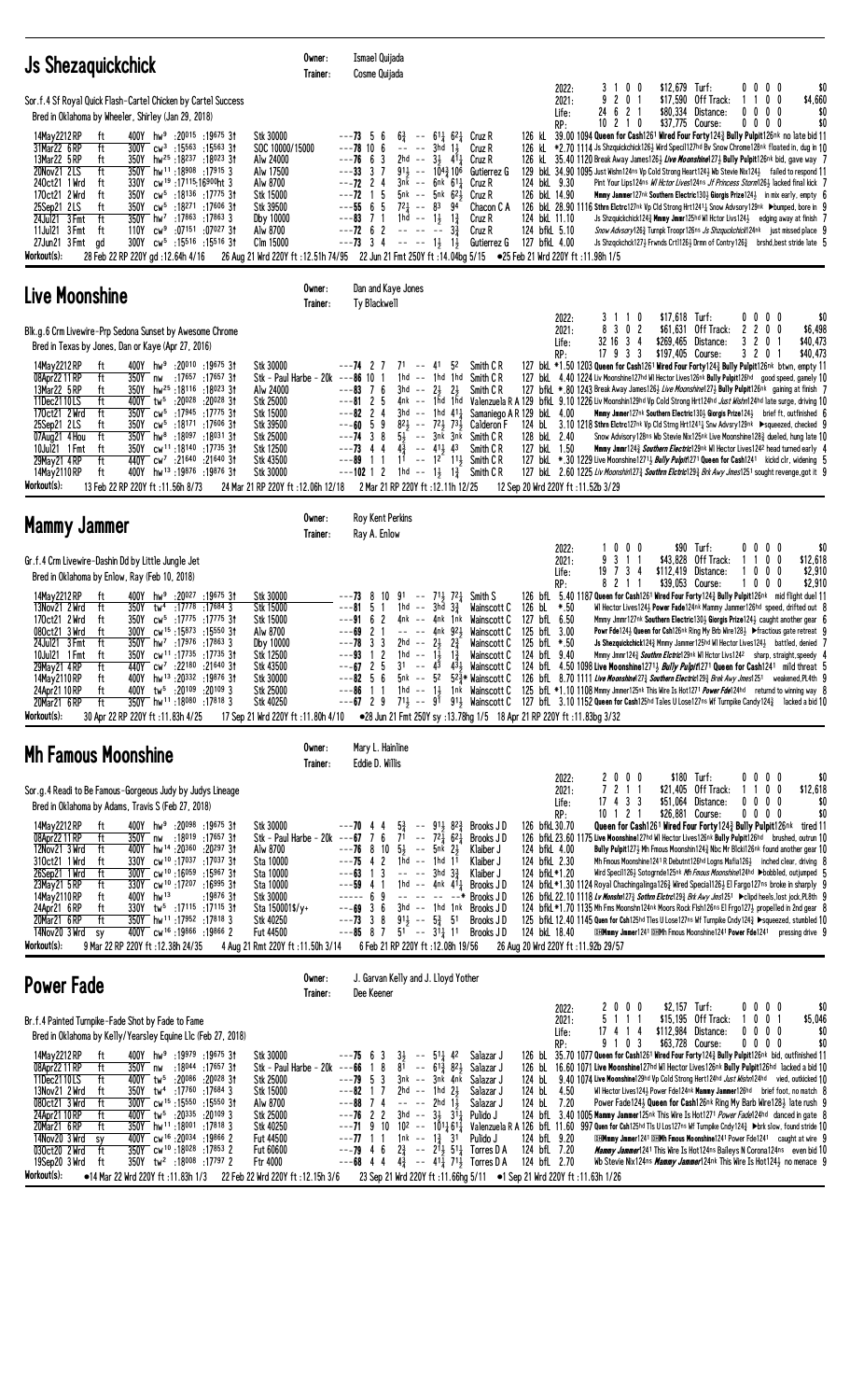| <b>Queen for Cash</b>                                                                                                                                                                                                                                                                                                                                                                                                                                                                                                                                                                                                                                                                                                                                                                                                                                                         | Owner:<br>Trainer:                                                                                                                                                                       | Gary Vaughan<br>Jesus Ruben Ruiz                                                                                                                                                                                                                                                                                                                      |                                                                                                                                                                                                                                                                                                                                                                                                                                                                                                                                        |                                                                                                                                                         |                                                                                                                 |                                                                                                                                                                                                                                                                                                                                                                                                                                                                                                                                                                                                                                                                                                                                                                                                                                                                                                                                                                                                                                                                                                                                                                                                                                                                                                                         |
|-------------------------------------------------------------------------------------------------------------------------------------------------------------------------------------------------------------------------------------------------------------------------------------------------------------------------------------------------------------------------------------------------------------------------------------------------------------------------------------------------------------------------------------------------------------------------------------------------------------------------------------------------------------------------------------------------------------------------------------------------------------------------------------------------------------------------------------------------------------------------------|------------------------------------------------------------------------------------------------------------------------------------------------------------------------------------------|-------------------------------------------------------------------------------------------------------------------------------------------------------------------------------------------------------------------------------------------------------------------------------------------------------------------------------------------------------|----------------------------------------------------------------------------------------------------------------------------------------------------------------------------------------------------------------------------------------------------------------------------------------------------------------------------------------------------------------------------------------------------------------------------------------------------------------------------------------------------------------------------------------|---------------------------------------------------------------------------------------------------------------------------------------------------------|-----------------------------------------------------------------------------------------------------------------|-------------------------------------------------------------------------------------------------------------------------------------------------------------------------------------------------------------------------------------------------------------------------------------------------------------------------------------------------------------------------------------------------------------------------------------------------------------------------------------------------------------------------------------------------------------------------------------------------------------------------------------------------------------------------------------------------------------------------------------------------------------------------------------------------------------------------------------------------------------------------------------------------------------------------------------------------------------------------------------------------------------------------------------------------------------------------------------------------------------------------------------------------------------------------------------------------------------------------------------------------------------------------------------------------------------------------|
| Db.f.4 Hes Relentless-Ivory Queen by Ivory James<br>Bred in Oklahoma by Gary Vaughan (Apr 19, 2018)<br>400Y hw <sup>9</sup> :19675 :19675 31<br>14May 2212 RP<br>ft<br>350Y nw<br>:19509 :17657 3†<br>08Apr22 11 RP<br>ft<br>13Mar22 5 RP<br>350Y hw <sup>25</sup> :18352:18023 31<br>ft<br>cw <sup>19</sup> :17036:16900ht 3<br>240ct21 1 Wrd<br>ft<br>330Y<br>300Y cw <sup>15</sup> :15612 :15550 31<br>080ct21 3 Wrd<br>ft<br>29May21 4RP<br>ft<br>440Y cw <sup>7</sup> :22024 :21640 31<br>14May 2110 RP<br>hw <sup>13</sup> :20 <sup>382</sup> :19876.31<br>ft<br>400Y<br>ft<br>09Apr21 11 RP<br>350Y tw <sup>18</sup> :17551 :17185 31<br>hw <sup>11</sup> :17818:178183<br>20Mar21 6RP<br>350Y<br>ft<br>ft<br>30May20 6RP<br>350Y cw <sup>9</sup> :17783 :17635 2<br>Workout(s):<br>20 Feb 22 RP 220Y ft: 12.90hg 33/57 3 Sep 21 Wrd 220Y ft: 12hg 6/16                | <b>Stk 30000</b><br>Stk - Paul Harbe - 20k<br>Alw 24000<br>Alw 8700<br>Alw 8700<br>Stk 43500<br>Stk 30000<br>Stk - Paul Harbe - $20k$ ---80 6 2<br>Stk 40250<br>Fut 136700               | ---88 9<br>10<br>$\sim$ $-$<br>$--- 4$<br>104<br>$---715$<br>$\mathbf{2}$<br>5nk -- $5\frac{3}{4}$<br>$---76$ 3 3<br>$---84$ 9 9<br>$---73$ 5 2<br>2 <sup>1</sup><br>$--80$ 4 5<br>$---80$ 6 2<br>---77 8 2 $2\frac{1}{2}$ -- $4^{11}_{4}$ 3 <sup>1</sup> Torres D A                                                                                  | $1\frac{1}{2}$ -- $1\frac{1}{2}$ 11<br>Nieto P H<br>108<br>10113Torres D A<br>52<br>Torres D A<br>1nk -- 2hd $5\frac{3}{4}$<br>Romero J M<br>$-- -7\frac{1}{2}$ $2\frac{1}{2}$<br>Torres D A<br>$-$ 321 $\frac{1}{32}$<br>Torres D A<br>$6\frac{1}{2}$ -- $62\frac{1}{4}$ 73*<br>Torres D A<br>$3^{\overline{2}}$ -- 42 42 <sup>1</sup> Torres D A<br>1hd -- 2hd 1hd<br>Torres D A<br>25 Feb 21 RP 220Y ft :11.89hg 48/167 4 Mar 20 RP TR 7 250Y ft :14.02hg 2/7                                                                       | 2022:<br>2021:<br>Life:<br>RP:<br>128 bL $*1.40$<br>126 bL *1.30<br>124 bL                                                                              | 3100<br>6 1 1 1<br>$5 \t1 \t2$<br>\$90,568<br>13<br>11 5 0 2                                                    | $$21,721$ Turf:<br>$0\,0\,0\,0$<br>\$0<br>\$35,984 Off Track:<br>\$0<br>0<br>$0\,0\,0$<br>0 <sub>1</sub><br>Distance:<br>0<br>\$5,335<br>\$5,335<br>\$88,374 Course:<br>0<br>0<br>126 bl 32.60 1089 Quen for Csh1261 Wired Four Forty124 $\frac{3}{4}$ Bully Pulpit126nk seas parted, shook clr 11<br>126 bl 14.40 1110 Liv Moonshin127hd WI Hector Lives126nk Bully Pulpit126hd Dleaping start, trailed 10<br>126 bL  4.60 1123 Break Away James1263 <i>Live Moonshine</i> 1273 Bully Pulpit126nk faded 7<br>Pnt Yr Lps124ns WI Hctor Lvs124ns Jf Prncss Storm1261 antsy gate, brief foot 7<br><b>Power Fade</b> 1243 Queen for Cash126nk Ring My Barb Wire 1283 late bid 9<br>8.50 1129 Live Moonshine12713 <i>Bully Pulpit</i> 1271 Queen for Cash1241 bid, no match 5<br>125 bl. 18.30 1110 Liv Moonshin1273 Southrn Eletric1293 Brek Awy Jmes1251 mild contention, PL6th 9<br>125 bl. 2.10 1089 Southrn Eletric1291 <sup>3</sup> Snow Advisory1263 Liv Noonshine127hd good trip, evenly 6<br>125 bl. 3.90 1089 Quen for Csh125hd Tls U Los127ns Wf Turnpike Cndy124 $\frac{3}{4}$ sharp, vied, narrowly 10<br>125 bl. *2.00 1111 Powr Fd124} Lot Cowboy Try126} DE This Wire Is Hot1263 outkicked, shared 3rd 9                                                                                                    |
| <b>Rp Reckless Wire</b>                                                                                                                                                                                                                                                                                                                                                                                                                                                                                                                                                                                                                                                                                                                                                                                                                                                       | Owner:<br>Trainer:                                                                                                                                                                       | <b>Roy Kent Perkins</b><br>Ray A. Enlow                                                                                                                                                                                                                                                                                                               |                                                                                                                                                                                                                                                                                                                                                                                                                                                                                                                                        |                                                                                                                                                         |                                                                                                                 |                                                                                                                                                                                                                                                                                                                                                                                                                                                                                                                                                                                                                                                                                                                                                                                                                                                                                                                                                                                                                                                                                                                                                                                                                                                                                                                         |
| B.f.3 Crm Livewire-Rp Miss Reckess Dash by Reckless Dash<br>Bred in Oklahoma by Perkins, Roy Kent (Feb 05, 2019)<br>14May 2212 RP<br>400Y hw <sup>9</sup> :20104 :19675 31<br>ft<br>01May22 9RP<br>ft<br>350Y<br>$cw^7$ :17682 :17682 3<br>19Mar22 5 RP<br>350Y cw <sup>7</sup> :17643 :17640 3<br>ft<br>13Nov21 3 Wrd<br>ft<br>400Y tw <sup>5</sup> :20196 :20118 2<br>CW <sup>13</sup> :19849:19849 2<br>230ct21 3 Wrd<br>400Y<br>ft<br>350Y hw <sup>5</sup> :17816 :17760 2<br>020ct21 3 Wrd<br>sys<br>350Y<br>cw <sup>5</sup> :17 <sup>788</sup> :17 <sup>788</sup> 2<br>18Sep21 5 Wrd<br>ft<br>24Jul21 4 Fmt<br>ft<br>350Y hw <sup>7</sup> :17828 :17749 2<br>350Y tw <sup>15</sup> :17629:174922<br>10Jul21 3 Fmt<br>ft<br>350Y cw <sup>7</sup> :17785 :17684 2<br>29May21 5 RP<br>ft<br>Workout(s):<br>3 Mar 22 RP 250Y ft :13.81hg 2/34                               | Stk 30000<br>Stk 25000<br>Stk 35000<br>Fut 44055<br>Ftr 4000<br><b>Fut 84800</b><br>Ftr 4000<br>Fut 40000<br>Ftr 4000<br>Fut 289075                                                      | $---69$ 3<br>8<br>$---818$<br>3<br>2hd<br>---87<br>3<br>$---70$ 7 5<br>11<br>---91<br>-1-1<br>$---91$ 4 5<br>$---81 \quad 3 \quad 3$<br>$--85$ 7 2<br>1 <sub>2</sub><br>---90<br>$---72$ 9 2 $3\frac{1}{2}$ $---3\frac{1}{2}$ $3\frac{1}{2}$                                                                                                          | 81 -- 814 92 <sup>3</sup> / <sub>4</sub> Wainscott C<br>2hd -- 1hd 1nk<br>Wainscott C<br>-- 1hd 2ns<br>Wainscott C<br>$3hd$ -- $3hd$ $3\frac{3}{4}$<br>Wainscott C<br>$--$ 12 13 $\frac{3}{4}$<br>Wainscott C<br>1hd -- 1hd 2nk<br>Wainscott C<br>1hd -- $1\frac{1}{2}$ 1nk<br>Wainscott C<br>2hd -- $2\bar{h}d$ $2\frac{1}{2}$<br>Wainscott C<br>$2hd -- 21 21$<br>Wainscott C<br>Wainscott C<br>27 Aug 21 Wrd 220Y ft : 12.07h 15/39 28 Jun 21 Fmt 250Y sy : 13.97hg 2/5 21 Mar 21 RP 220Y ft : 13.24bg 35/36                        | 2022:<br>2021:<br>Life:<br>RP:<br>126 bfkL *.20<br>126 bfkL *.05<br>125 bfkL*2.50<br>127 bfkL *.40<br>125 bfkL 3.20<br>124 bfkL*2.20                    | 3110<br>11 4 3 4<br>14   5   4   4<br>8313<br>Fbulous Turnpik125½ <i>Rp Rck1ss Wir</i> 125½ Js Runnin Wire128nk | \$22,411 Turf:<br>0000<br>\$0<br>\$99,681 Off Track:<br>1010<br>\$14,916<br>\$122,092 Distance:<br>$0\ 0\ 0\ 0$<br>\$0<br>$0\,0\,0\,0$<br>\$0<br>\$80,287 Course:<br>127 bfkl. 3.20 1071 Queen for Cash1261 Wired Four Forty124 $\frac{3}{4}$ Bully Pulpit126nk lacked room late 11<br>126 bfkl 3.20 1092 Rp Reckless Wire126nk Js Runnin Wire128} Smithworks127nk proved best in duel 9<br>127 bfkl. 2.80 1092 Js Runnin Wir129ns Rp Rcklss Wir1271 <sup>1</sup> Rf Livies Livewire1241 by slimmest margin 8<br>Trap Play124nk My Name Is1243 Rp Reckless Wire126nk hard fought loss 7<br>Rp Reckless Wire12633 <i>Trp Ply</i> 12413 Pfr Apollitical Kate12423 blew them away 5<br>Js Runnin Wire129nk Rp Reckless Wire1251 Wf Jnury Dwn124nk speed, outkicked 10<br>Rp Reckless Wire127nk So Whtch Wnt1261 $\frac{1}{4}$ Cpo Cbana125 $\frac{1}{2}$ anxious, kept to task 7<br>escaped congestion 10<br>Js Runnin Wire1271 Rp Reckless Wire12413 Pfr Snowpike124nk clr 2nd,no match 8<br>124 bfkL 8.20 1074 Smithworks127hd Capo Cabana1243 Rp Reckless Wire1243 gaining at finish 10                                                                                                                                                                                                                                 |
| <b>Southern Electric</b>                                                                                                                                                                                                                                                                                                                                                                                                                                                                                                                                                                                                                                                                                                                                                                                                                                                      | Owner:<br>Trainer:                                                                                                                                                                       | Dan and Kaye Jones<br>Ty Blackwell                                                                                                                                                                                                                                                                                                                    |                                                                                                                                                                                                                                                                                                                                                                                                                                                                                                                                        |                                                                                                                                                         |                                                                                                                 |                                                                                                                                                                                                                                                                                                                                                                                                                                                                                                                                                                                                                                                                                                                                                                                                                                                                                                                                                                                                                                                                                                                                                                                                                                                                                                                         |
| Sor.g.5 Crm Livewire-Ze Southern Girl by Southern Cartel<br>Bred in Texas by Jones, Dan or Kaye (Apr 09, 2017)<br>11Dec2110LS<br>ft<br>400Y tw <sup>5</sup> :20 <sup>222</sup> :20 <sup>028</sup> 31<br>170ct21 2 Wrd<br>ft<br>350Y cw <sup>5</sup> :17803 :17775 31<br>25Sep21 2LS<br>350Y cw <sup>5</sup> :17606 :17606 31<br>ft<br>350Y cw <sup>11</sup> :17831 :17735 31<br>10Jul21 1 Fmt<br>ft<br>05Jun21 4 Hou<br>ft<br>350Y hw <sup>6</sup> :17665 :17665 31<br>400Y hw <sup>13</sup> :20008:19876 3t<br>14May2110RP<br>ft<br>09Apr21 11 RP<br>ft<br>350Y tw <sup>18</sup> :17 <sup>185</sup> :17 <sup>185</sup> 31<br>400Y cw <sup>16</sup> :19832 :19767 31<br>14Nov20 2 Wrd<br>sy<br>350Y cw <sup>13</sup> :17730:177303<br>230ct20 2 Wrd<br>ft<br>25Jul20 2 Fmt<br>350Y hw <sup>8</sup> :17795 :17795 3<br>ft<br>Workout(s):<br>16 Mar 22 RP 220Y ft: 12.90h 16/29 | Stk 25000<br>Stk 15000<br>Stk 39500<br>Stk 12500<br>Stk 34500<br>Stk 30000<br>Stk - Paul Harbe - 20 $k$ ---99<br>Alw 8600<br>Alw 8600<br>Dby 16950<br>13 Feb 22 RP 220Y ft: 11.80h 21/73 | $---73$ 8 6<br>1hd<br>$---89$ 4 1<br>$4\frac{3}{7}$<br>$---8842$<br>$\sim$ $-$<br>2hd<br>---88<br>3<br>$\sim$ $-$<br>$--84$ 7 3<br>3nk --<br>$--97$ 7 3<br>2hd<br>21<br>$--92$ 7 1<br>$---88$ 6 4                                                                                                                                                     | $61\frac{1}{4}$ -- $51\frac{1}{4}$ 51<br>Smith C R<br>-- 2hd 2nk<br>Smith C R<br>2hd 1nk<br>Smith C R<br>$2\frac{1}{2}$ $2\frac{3}{4}$<br>Smith C R<br>$2hd \frac{11}{2}$<br>$- - 2\frac{1}{2}$<br>$2\frac{3}{4}$<br>$---86$ 8 2 $4\frac{1}{2}$ $--- 2n\bar{k}$ 2 $\frac{1}{2}$ Samaniego A R 124 bkL *1.30<br>1hd -- 1 $\frac{3}{4}$ 1 <sup>1</sup> $\frac{1}{4}$ Esqueda C R 124 bkL *.20<br>4nk -- 1 <sup>1</sup> 1 <sup>1</sup> Samaniego AR 127 bkL *.50<br>●12 Sep 21 Wrd 220Y ft :11.70h 1/11 24 Mar 21 RP 220Y ft :11.50h 3/18 | 2022:<br>2021:<br>Life:<br>RP:<br>130 bkL *.50<br>Samaniego A R 129 bkL *1.10<br>128 bkL *.50                                                           | 0000<br>7 3 3 0<br>26 14 6 2<br>\$291,278<br>12 6 2 2                                                           | $$0$ Turf:<br>0000<br>\$0<br>\$56,307 Off Track:<br>$\mathbf{2}$<br>110<br>\$5,050<br>Distance:<br>$0\,0\,0$<br>\$1,075<br>\$146,035 Course:<br>1000<br>\$1,075<br>128 bkL *1.40 1174 Live Moonshine129hd Vp Cold Strong Heart124hd <i>Just Wishn</i> 124hd no punch 10<br>Mmmy Jmmr127nk Southern Electric1304 Giorgis Prize1244 brk out, strong finish 6<br>127 bkL *1.30 1152 Sthrn Ictrc127nk Vp Cld Strng Hrt12411 Snw dvsry129nk dueled, held, prevailed 9<br><b>Mmmy Jmmr</b> 124½ <i>Southern Electric</i> 129nk WI Hector Lives124 <sup>2</sup> ▶ stumbld,up for 2nd 4<br>Sthrn Elctrc1283 <i>Wb Stv Nx</i> 1253 Vp Cold Strong Hrt125nk dueled, driving finish 8<br>Samaniego A R 129 bkl *.90 1159 Live Moonshine 27 <sup>3</sup> Southern Electric 129 <sup>3</sup> Brek Awy Jmes 1251 bmpd in, speedy 9<br>$11\frac{1}{2}$ - $-$ 11 $\frac{1}{2}$ 11 $\frac{3}{2}$ Samaniego AR 129 bkL 3.00 1139 Southrn Elctrc1291 $\frac{3}{2}$ Snow Advsory126 $\frac{1}{2}$ Lv Moonshin127hd sharp early, widened 6<br>Liv Moonshin1261 Southern Electric12413 Rp Live Wire Dsh1261 followed winner 8<br>Southrn Elctric12411 Moonpiebywire1241 Phq Apollitic1 Jess12411 gate to wire 7<br><i>Southrn Elctrc</i> 1271 <sub>4</sub> Twstd Fshon124 $\frac{3}{4}$ Phq Apolltcl Jss124 $\frac{1}{2}$ dueled, drew away 6 |
| Wf High Gear                                                                                                                                                                                                                                                                                                                                                                                                                                                                                                                                                                                                                                                                                                                                                                                                                                                                  | Owner:<br>Trainer:                                                                                                                                                                       | Painted Faith Racing (Wendy Ingersoll)<br>Dee Keener                                                                                                                                                                                                                                                                                                  |                                                                                                                                                                                                                                                                                                                                                                                                                                                                                                                                        |                                                                                                                                                         |                                                                                                                 |                                                                                                                                                                                                                                                                                                                                                                                                                                                                                                                                                                                                                                                                                                                                                                                                                                                                                                                                                                                                                                                                                                                                                                                                                                                                                                                         |
| Sor.g.3 High Rate of Return-Biker Chick by Country Quick Dash<br>Bred in Oklahoma by Wright, Steven B (Jan 25, 2019)<br>30Apr22 5 RP<br>$300Y$ cw <sup>8</sup> :15360 :15360 31<br>ft<br>350Y cw <sup>13</sup> :17889 :17778 31<br>27Mar22 4RP<br>ft<br>18Dec2112LS<br>ft<br>350Y tw <sup>13</sup> :18429:175672<br>27Nov21 1LS<br>400Y<br>hw <sup>5</sup> :20 <sup>057</sup> :20 <sup>057</sup> 2<br>gd<br>350Y hw <sup>5</sup> :17990 :17760 2<br>020ct21 3 Wrd<br>sys<br>cw <sup>5</sup> :17881:178092<br>18Sep21 4 Wrd<br>ft<br>350Y<br>24Jul21 2 Fmt<br>ft<br>350Y nw<br>2 17918: 18142:<br>10Jul21 5 Fmt<br>350Y cw <sup>8</sup> :18686 :1800 2<br>sys<br>ft<br>300Y cw <sup>8</sup> :15673 :15673 2<br>05Jun21 1 Fmt<br>15May 21 3 RP<br>350Y hw <sup>11</sup> :18241 :17952 2<br>ft<br>Workout(s):<br>15 Feb 22 RP 220Y ft: 12.20h 9/21                               | Alw 19400nw3/L<br>Alw 19400nw3/L<br>Fut 79070<br>Ftr 10000<br>Fut 84800<br>Ftr 4000<br>Stk 12500<br>Ftr 4000<br>Mdn 7300<br>Ftr 6000<br>31 Aug 21 Wrd 220Y ft: 12.54h 7/11               | $---84$ 6 4<br>$---72$ 6 6<br>$---43$ 1 10 1031 -- 105 1053 Salazar J<br>$--82$ 3 2 11 $--$ 11 1<br>$---83$ 3 3<br>$---76$ 4 3<br>$--66$ 3 5<br>$---42$ 5 6 $71\frac{3}{4}$ $--- 73\frac{1}{2}$ $74\frac{1}{2}$<br>$---73$ 3 2<br>$---69$ 4 4<br>19 Mar 21 RP 220Y ft: 12.98h 62/76                                                                   | -- -- 1hd 1nk Salazar J<br>$5^4$ -- $4^3$ $3^1$<br>Salazar J<br>Salazar J<br>$4\frac{1}{2}$ -- 4nk $4\overline{1}\frac{1}{2}$<br>Raudales R<br>$3^{\frac{2}{1}}$ -- $3^{\frac{1}{2}}$ $2^{\frac{1}{2}}$<br>Raudales R<br>6nk $ 6\frac{3}{4}$ $5^{1}\frac{1}{2}$ Gutierrez G<br>Gutierrez G<br>-- -- 1hd 11<br>Raudales R<br>4 $\frac{1}{2}$ -- 3 <sup>2</sup> 3 <sup>1</sup> $\frac{3}{4}$ Raudales R                                                                                                                                  | 2022:<br>2021:<br>Life:<br>RP:<br>124 bkL 42.10<br>125 bkL 11.90<br>128 bL 14.70<br>127 bL 4.20<br>124 bl *1.70<br>26 Feb 21 RP 220Y ft: 12.03hg 52/117 | 2 1 0 1<br>$10$ 2 1 1<br>$12$ 3 1 2<br>5 1 0 2                                                                  | $$17,491$ Turf:<br>0000<br>\$0<br>\$22,911 Off Track:<br>3 1 0 0<br>\$13,024<br>\$40,402 Distance:<br>0 0 0 0<br>\$0<br>\$19,215 Course:<br>$0\ 0\ 0\ 0$<br>\$0<br>124 bkL *2.60 1256 Wf High Gear124nk My Name Is126ns Codigo1263 kept focus, prevailed 11<br>124 bkl. 7.60 1253 Wired Four Forty 1243 Secret Livewire 124hd Wf High Gear124hd strong late kick 10<br>124 bkL 10.50 1173 Cheyennenews124½ Dt1 Hot Wired127½ De Quick Capo1241 ▶ steadied, no factor 10<br>124 bkL 3.90 1196 Wf High Gear1243 Wired to Win124ns Getrekt by Vito126nk kept safe, driving 8<br>Js Runnin Wir129nk Rp Rcklss Wire1251 Wf Jnury Dwn124nk close up, outnodded 10<br>Ken Miles124} Wf High Gear1251 Turnpikes Judy125ns followed, late kick 7<br>Dtl Hot Wired 27} Pike Pass124} Candy Cartel125nk slow into stride 10<br><i>Fabulous Turnpike</i> 125nk My Name Is1241 <sub>2</sub> Ken Miles124 <sub>2</sub> ▶lost traction at break 9<br>Wf High Gear1241 Pike Pass12521 Coronas Livewire127nk urged, shook em off 7<br>124 bl 17.30 1136 Smithworks12713 De Quick Capo124nk Wf High Gear124hd chased romping rival 8                                                                                                                                                                                                      |
| <b>Wired Four Forty</b>                                                                                                                                                                                                                                                                                                                                                                                                                                                                                                                                                                                                                                                                                                                                                                                                                                                       | Owner:<br>Trainer:                                                                                                                                                                       | James Sills<br>Eddie D. Willis                                                                                                                                                                                                                                                                                                                        |                                                                                                                                                                                                                                                                                                                                                                                                                                                                                                                                        |                                                                                                                                                         |                                                                                                                 |                                                                                                                                                                                                                                                                                                                                                                                                                                                                                                                                                                                                                                                                                                                                                                                                                                                                                                                                                                                                                                                                                                                                                                                                                                                                                                                         |
| Blk.g.3 Crm Livewire-Bentley James by Ivory James<br>Bred in Oklahoma by Sills, James C (Mar 22, 2019)<br>14May 2212 RP<br>400Y $hw^9$ :19815 :19675 31<br>ft<br>01May22 9RP<br>$350Y$ cw <sup>7</sup> :17890 :17682 3<br>ft<br>27Mar22 4RP<br>ft<br>350Y cw <sup>13</sup> :17778 :17778 31<br>13Nov21 1 Wrd<br>ft<br>$300Y$ cw <sup>3</sup> :15 <sup>704</sup> :15 <sup>704</sup> 2<br>250Y cw <sup>15</sup> :13647:136472<br>090ct21 1 Wrd<br>ft<br>18Sep21 3 Wrd<br>CW <sup>5</sup> :17934 :17865 2<br>ft<br>350Y<br>15May21 4RP<br>ft<br>350Y hw <sup>14</sup> :18452:18180 2<br>330Y hw <sup>9</sup> :17396 :17228 2<br>01May21 4RP<br>ft<br>ft<br>300Y hw <sup>14</sup> :15875:15810 2<br>08Apr21 2RP<br>07Mar21 12 RP<br>ft<br>300Y hw <sup>8</sup> :16 <sup>379</sup> :16 <sup>041</sup> 2<br>Workout(s):<br>9 Mar 22 RP 220Y ft: 11.91h 11/35                        | Stk 30000<br>Stk 25000<br>Alw 19400nw3/L<br>Clm 10000nw2/L<br>Mc1 15000<br>Ftr 4000<br>Ftr 6000<br>Mdn 17400<br>Mdn 17400<br>Ftr 6000<br>4 Sep 21 Wrd 220Y ft: 12.13hg 4/6               | $---82$ 10 2<br>$---71$ 2 8 $5\bar{n}$ k $--5\frac{5}{4}$ 61 $\frac{1}{4}$ Brooks JD<br>$---78$ 5 2 11 $---$ 11<br>$---73$ 2 1<br>$-- -11$<br>$---62$ 1 5<br>$---73$ 3 7<br>$---59$ 3 4<br>$--57$ 1 3<br>$---62$ 4 3 -- -- 2 <sup>1</sup> / <sub>2</sub><br>$- -42$ 2 7 -- -- $\bar{7}^2\frac{3}{4}$ $\bar{7}^2$<br>4 Aug 21 Rmt 220Y ft: 11.83h 7/14 | $2\frac{1}{2}$ -- $2\frac{1}{2}$ 21<br>Klaiber J<br>$1\frac{1}{2}$<br>Klaiber J<br>11<br>Klaiber J<br>$--- 1\frac{1}{2}$ 1nk Klaiber J<br>$3nk$ -- $3nk$ $3\frac{1}{2}$<br>Klaiber J<br>$31 - - 31$ $2\overline{1}3$<br>Brooks JD<br>4hd -- 3nk 3½<br>Brooks JD<br>$2\frac{1}{2}$<br>Brooks JD<br>Klaiber J                                                                                                                                                                                                                            | 2022:<br>2021:<br>Life:<br>RP:<br>124 bfkL 15.30<br>124 bfkL 1.60<br>124 bfkL *.30<br>124 bfkL 9.90<br>23 Feb 21 RP 220Y ft : 13.22h 57/62              | 3 1 1 0<br>7 2 2 2<br>$10 \t3 \t3 \t2$<br>7 1 3 1                                                               | \$18,002 Turf:<br>0000<br>\$0<br>\$14,517 Off Track:<br>$0\ 0\ 0\ 0$<br>\$0<br>\$32,519 Distance:<br>$0\,0\,0\,0$<br>\$0<br>\$24,513 Course:<br>$0\,0\,0\,0$<br>\$0<br>Queen for Cash1261 Wired Four Forty1243 Bully Pulpit126nk on heels of winner 11<br>124 bfkL 8.90 1192 Rp Reckless Wire126nk Js Runnin Wire1283 Smithworks127nk in tight early 9<br>124 bfkL 6.10 1192 Wired Four Forty1243 Secret Livewire124hd <i>Wf High Gear</i> 124hd strided clear 10<br>Wired Four Forty1241 Pike Pss126nk Kiss Kennsivorycsh126} veered in, drew off 7<br>Wrd Four Forty124nk Cuz Ib Lvwr1251 Trd Royl Chck129} bobbled start, kept on 9<br>Smithworks127nk WI Showtime124nk <i>Wired Four Forty</i> 1243 > in air, pressed issue 7<br>124 bfkL 14.60 1133 Rf Lvs Lvwr1241½ @HTrp Ply1241½ @HWird Four Forty1241½ ▶brk o,bmpd,shrd 2nd 8<br>124 bfl. *1.50 1133 Secret Livewire124hd Fabulous Turnpike1263 Wired Four Forty1243 broke in 9<br>125 bfl. 3.30 1145 Wereredynow1243 Wired Four Forty1253 Cdillac Ride1241 bumped st, tried hard 9<br>124 bfl 10.50 1168 Pfr Snowpike124hd Trp Ply124hd <i>Fourwinds de Capi</i> 1241 Shied from whip, ducked 10                                                                                                                                                              |